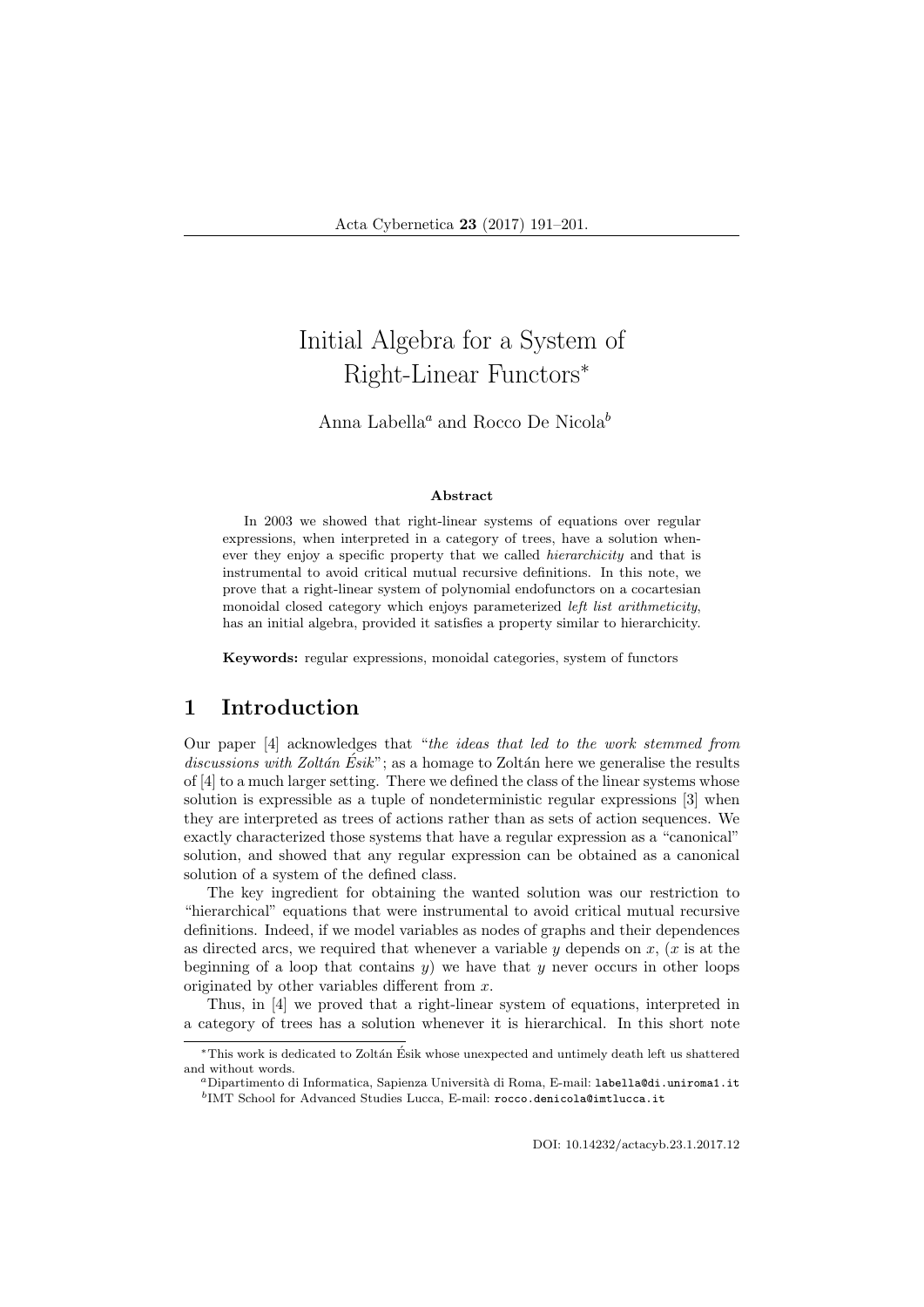we prove that a right-linear system of polynomial endofunctors on a cocartesian monoidal closed category which enjoys parameterized left list arithmeticity, has an initial algebra, provided it satisfies a property similar again to a hierarchicity condition. We could thus say that the "solution" for the system provided here is canonical in a strict sense.

## 2 Initial algebras and *llist*-arithmeticity

In order to introduce an initial algebra for a linear polynomial endofunctor expressed in terms of (canonical) sum + and a possibly non commutative tensor product ⊗, we have to consider a notion of recursive object which generalizes Cockett definition [2] of  $rec(U, V)$ , where the canonical product  $\times$  played the role of multiplication. As a matter of fact, we still ask for an initial algebra for an endofunctor  $U \otimes (-) + V : C \to C$  in a monoidal category  $(C, \otimes, I)$ , but we have to be aware of a non commutative situation. We chose to have the left composition, because our result is particularly meaningful for categories which are monoidal (right) closed whose objects have an elegant representation (see Proposition 1).

**Definition 1.** Given a cocartesian monoidal category  $(C, \otimes, I)$ , we call  $U^*V$  the initial algebra of the functor  $U \otimes (-) + V$ , if it does exist. In that case there is a morphism  $U \otimes (U^*V) + V \rightarrow U^*V$  canonical w.r.t. any other  $U \otimes (-) + V$ -algebra. This means that,  $U^*V$  is equipped with two morphisms  $\rho_0, \rho_1$  such that, given another object X with two similar morphisms  $x_0, x_1$ , there is a unique morphism  $\lambda$ making the following diagram commute.



In case  $C$  is a partial order,  $U^*V$  is the minimal solution of the corresponding inequation  $U \otimes X + V \leq X$ . But, in any case, being  $U^*V$  an initial algebra, we have that  $U \otimes U^*V + V \simeq U^*V$   $(U \otimes U^*V + V = U^*V$ , in the case of partial order), i.e. it is an initial fixed point.

When  $\otimes$  is the canonical product, we do get the well known definition of  $rec(U, V)$  provided by Cockett [2], i.e., the V-parameterized  $list(U)$ , that becomes *list*(U) when  $V \simeq 1$  is the terminal object. Since the constant value of the tensor product we consider is on the left and the tensor product is non-commutative, we will talk about left lists, that we will refer as *llist* and as *parameterized llist*.

For a generic tensor product, ⊗, we have that the initial algebra of  $U \otimes (-) + V$ is  $U^*V$  that we call parameterized  $llist(U)$ ; in case  $V \simeq I$  the initial algebra is  $U^*I$ that we call  $llist(U)$ .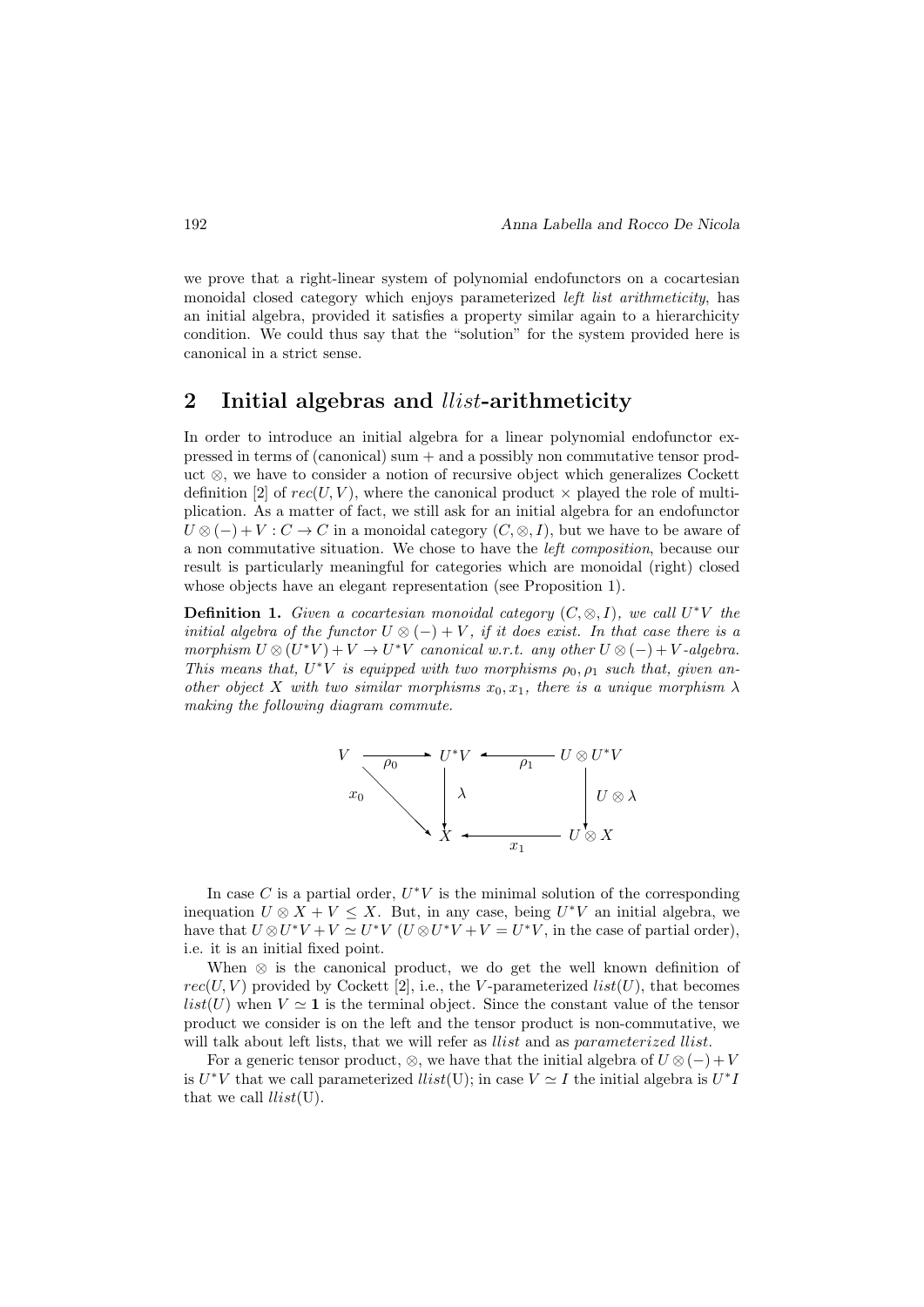One can easily prove (see Adámek theorem in [1]) that in a monoidal cocartesian category, which has colimits for every countable chain, there is an initial algebra for all the functors above. Such initial algebras can be obtained as initial fixed points, i.e., as colimits of the chain built starting from the initial object 0 and then repeatedly applying the functor.

**Proposition 1.** In a monoidal cocartesian, chain cocomplete category  $C$ , semidistributive on the right, in the sense of  $[5]$ , we have that:

- 1. There is a canonical morphism  $U^*V \to U^*I \otimes V$
- 2. If tensor product distributes on the right w.r.t. chain colimits, e.g. it has a right adjoint, then we have  $U^*V \simeq U^*I \otimes V$

Proof.

1. It suffices to prove that  $U^*I \otimes V$  is a fixed point of the same functor as  $U^*V$ . From this, the existence of the required canonical morphism would follow because  $U^*V$  is the initial fixed point. To prove that  $U^*I \otimes V$  is a fixed point, let us apply the functor  $U \otimes (-)+V$  to  $U^*I \otimes V$ . By using the associativity law and the right distributivity law, we get the following series of isomorphisms:

 $U \otimes (U^*I \otimes V) + V \simeq (U \otimes U^*I) \otimes V + I \otimes V \simeq (I + U \otimes U^*I) \otimes V \simeq U^*I \otimes V.$ 

2. If the tensor product preserves chain colimits, it preserves also fixed points. In particular it is true in case  $C$  is monoidal (right)-closed.

 $\Box$ 

If we write  $U^*$  instead of  $U^*I$ , Proposition 1 allows us to interchangeably use  $U^* \otimes V$  and  $U^*V$  when working with monoidal closed categories.

By relying on Proposition 1 we have that if C has  $llist(U)$ , it has also parameterized  $llist(U)$ . In analogy with the case of categories with cartesian product where a category having (parameterized) *lists* is called *list*-arithmetic  $\frac{1}{i}$ , we will call our category  $left - list$ -arithmetic or *llist*-arithmetic when it has (parameterized) llists.

Proposition 2. Given a cocartesian monoidal right closed category C which has initial algebra for the functor  $U \otimes (-) + I$ , it has initial algebra for all the functors  $U \otimes (-) + V$ .

*Proof.* The proof follows from Proposition 1. If  $U^*$  is an initial algebra for functor  $U \otimes (-) + I$ ,  $U^* \otimes V$  is an initial algebra for functor  $U \otimes (-) + V$ .  $\Box$ 

We can now consider three instances of *llist*-arithmetic categories that build on A<sup>∗</sup> , the free monoid generated by an alphabet A:

 $\overline{1}$ This name is related to the fact that, when a *list*-arithmetic category is also a pretopos, it is possible to develop arithmetic in it and we speak of an arithmetic universe in the sense of Joyal [7].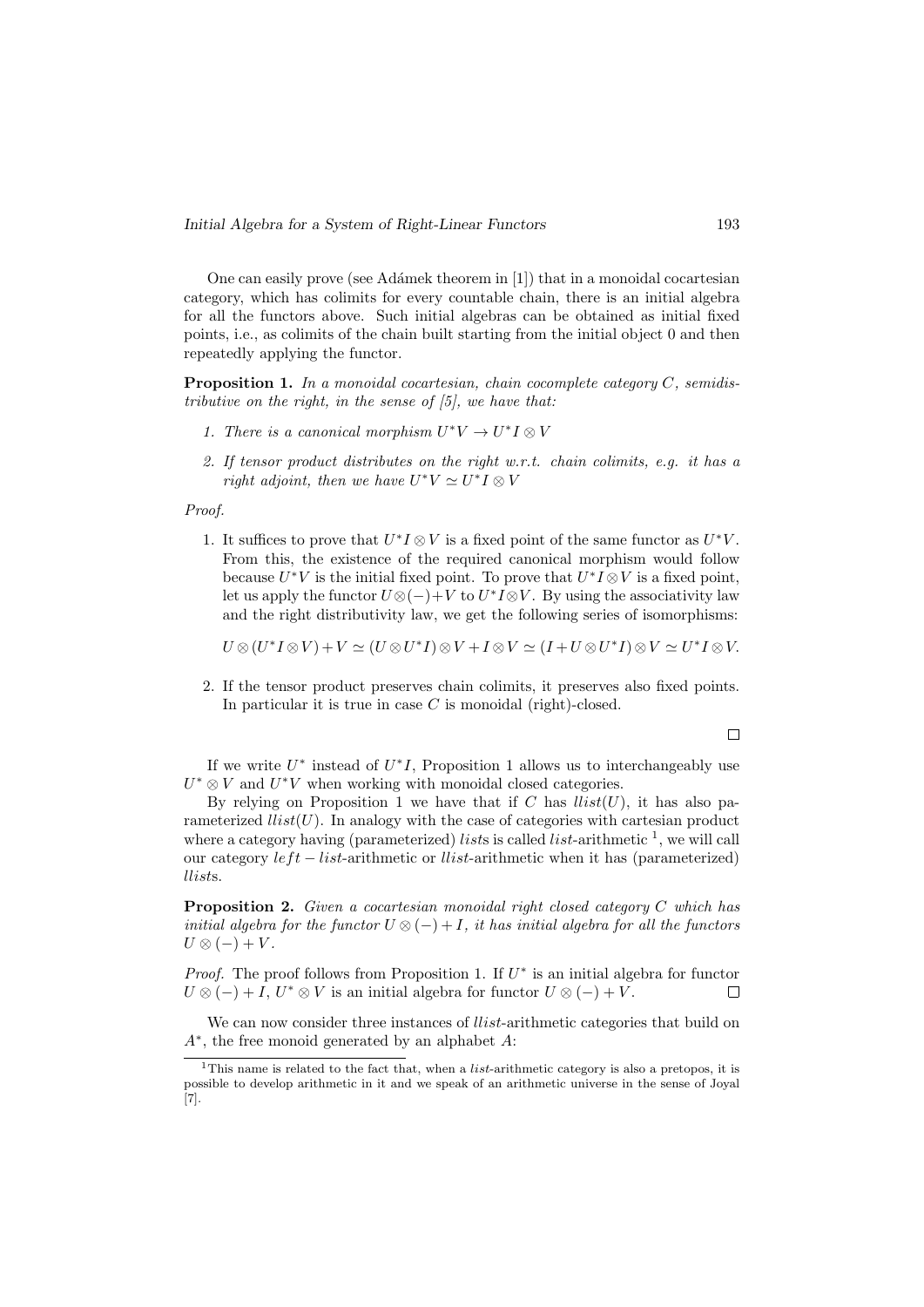- $P(A^*)$  the algebra of sets of words on A, a monoidal category w.r.t. concatenation whose morphisms are inclusions. Here parameterized  $llist(U,V)$ , i.e.  $U^*V$ , is the binary Kleene star  $U^*V$  and as a consequence of Proposition 1 we have that it is reducible to the unary star because  $P(A^*)$  is a monoidal right closed category (the derivation operation is right adjoint to concatenation). In this case, the tensor product distributes over sums on both sides.
- $Set|A^*$  the topos of  $A^*$ -labelled sets, where the (non-commutative) tensor product is obtained from the concatenation in  $A^*$ . By taking a (commutative) monoid  $M$ , we could obtain from  $Set|M$  a (commutative) monoidal structure.
- $Tree(A)$  is generalization of  $P(A^*)$ . Structured sets of computations are organised as a category of generalised trees built over a (complete) meet-semilattice monoid generated from A. The tensor product  $\otimes$  is provided by the concatenation of trees allowed by the concatenation of  $A^*$ . This concatenation is non commutative and only right-distributive w.r.t. sums [5], but also right closed. The category  $Tree(A)$  has initial algebra for functors  $s \otimes (-) + t$ , i.e it is llist-arithmetic with the llist s<sup>∗</sup> t given by iteration of a tree s, followed every time by a copy of  $t \ [4]^2$ .

## 3 Right-linear hierarchical systems of functors

It is a result of classical theory of regular languages [8] that we can consider a grammar on an alphabet A as a continuous operator from  $P(A^*)^n$  to  $P(A^*)^n$  consisting of a system of n linear equations in n variables. This system can be "solved" by repeatedly applying the rule

$$
X = U^*V \text{ implies } X = U \otimes X + V \qquad (*)
$$

In this way, we obtain a minimal fixed point for the operator associated with the grammar. In the present categorical context, we could say this rule is a direct consequence the llist-arithmeticity of the considered structure.

In [4], we extended this result to the category  $Tree(A)$ , but, due to the fact that only a right side distributivity of tensor product w.r.t. sum holds, we had to restrict the class of solvable systems by considering only so-called right-linear hierarchical systems (*rlhs*) that allowed us to avoid critical mutual recursive definitions. Formulated according to the current terminology the result of [4] is described by the following proposition.

**Proposition 3.** In the category  $Tree(A)$ , the  $* - rule$  provides a solution for hierarchical (see below) finite right-linear systems of polynomial equations.  $\Box$ 

Now we do generalize this result again and show that llist-arithmeticity in a cocartesian right-distributive monoidal category C all finite right-linear hierarchical systems of functors have an initial algebras.

<sup>&</sup>lt;sup>2</sup>Actually,  $Tree(A)$  is a coherent *llist*-arithmetic category, but not a pre-topos because not all its monos are regular.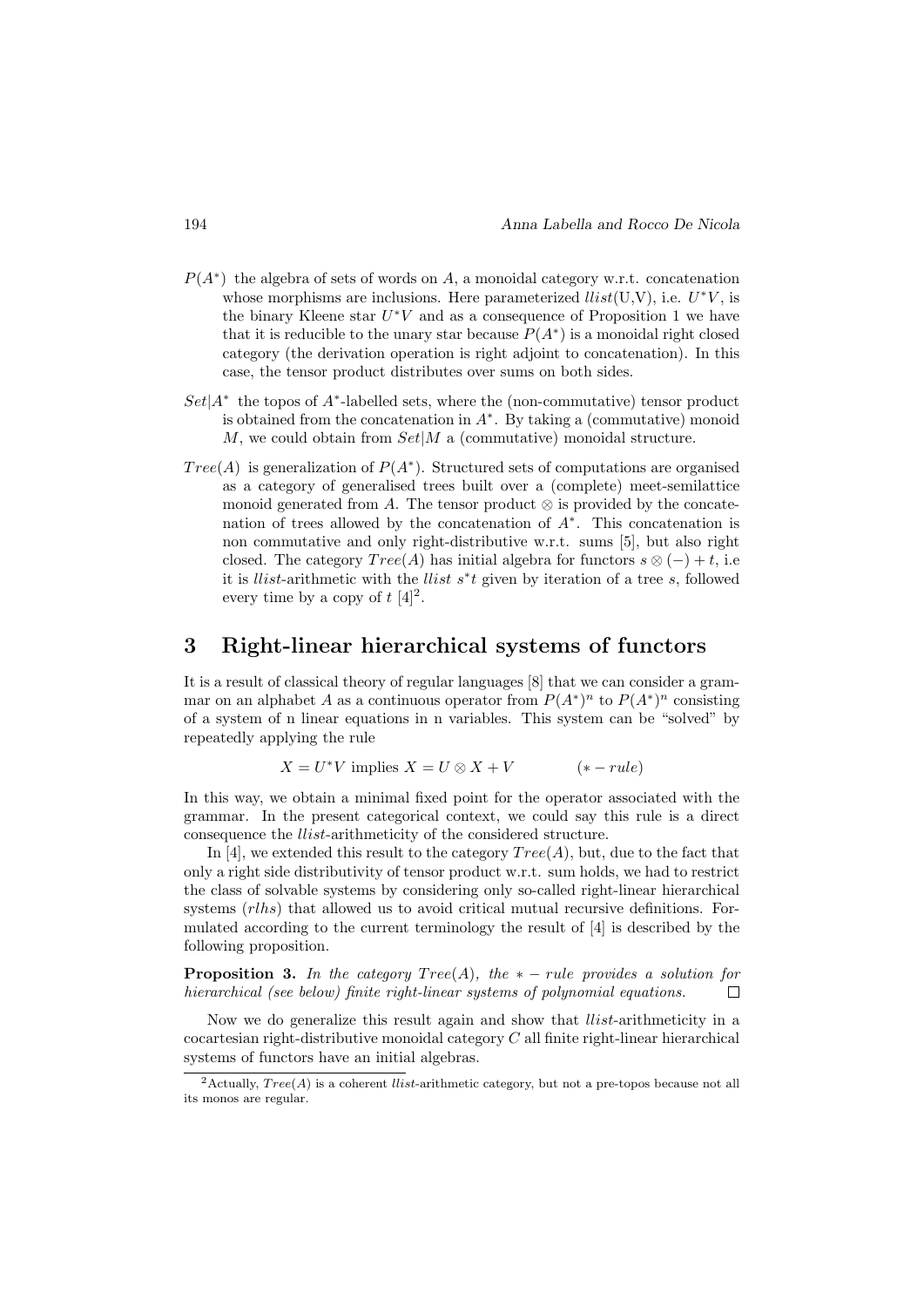When such a category  $C$  contains as its objects the elements of an alphabet  $A$ , some of the objects of  $C$  can be rendered as regular expressions generated by means of the following BNF starting from the elments a of an alphabet A.

> $E ::= 0 | I | a | E + E | E \otimes E | E^*$ where  $a$  is in  $A$ .

In such a grammar, 0 denotes the initial object of our category, I denotes the unit for  $\otimes$ , that is the tensor product of C. Moreover + stands for the coproduct of C and  $\hspace{0.1mm}^*$  denotes the  $llist\text{-}constructor.$ 

Our result will be formulated by relying on such terminology. Indeed, if we suppose that  $C$  is cocartesian monoidal closed and elements of  $A$  are its objects, then the interpretation of *llists* will allow the construction of parameterized *llists*. as described in Proposition 2.

Our aim is to prove that, by relying on the following rule

$$
U \otimes X + V \to X \implies U^*V \to X \qquad (initiality - rule)
$$

that guarantees that if there is a morphism  $U \otimes X + V \rightarrow X$  then there is a canonical morphism  $U^*V \to X$ , it is possible to find an initial algebra for every right-linear hierarchical system of functors on regular expressions.

Summing up, we will extend the result proved in [4] for  $Tree(A)$  to a category  $C$  with the properties mentioned above. To this aim we have to formulate it in terms of functors instead of equations of linear functions in order to prove that the obtained solution is canonical because it is the initial algebra of the system of functors.

We need to provide some definitions.

### Definition 2.

- Given a category C interpreting regular expressions, a functor  $F: C^n \to C$ of the form  $\sum_{1 \leq i \leq n} U_i \otimes X_i + V$  is called right-linear polynomial functor in n variables.
- A right-linear polynomial functor is called simple when all  $U_i$  and  $V$  do not contain the  $($ <sup>\*</sup> operator.
- A right-linear polynomial system of functors of dimension n is a n-tuple

 $\Phi = \langle F_1, \ldots, F_n \rangle : C^n \to C^n$ 

of right-linear polynomial functors in n variables.

Given a functor  $F: C \times D \to C$ , for every object d of D, we can consider the endofunctor  $F((-), d) : C \to C$ .

Moreover, if F is a functor with n-argument  $\sum_{1 \leq i \leq n} U_i \otimes X_i + V : C^n \to C$ , we can write it as  $U_1 \otimes X_1 + \sum_{2 \leq i \leq n} U_i \otimes X_i + V : \overline{C} \times C^{n-1} \to C$ .

Then, taking d as  $\sum_{2 \leq i \leq n} U_i \otimes X_i + V$ , *llist*-arithmeticity implies that the functor  $U_1 \otimes (-) + d : C \to \overline{C}$  has an initial algebra  $U_1^* \otimes d$  for every d. Obviously, the same can be done for every index  $i$ .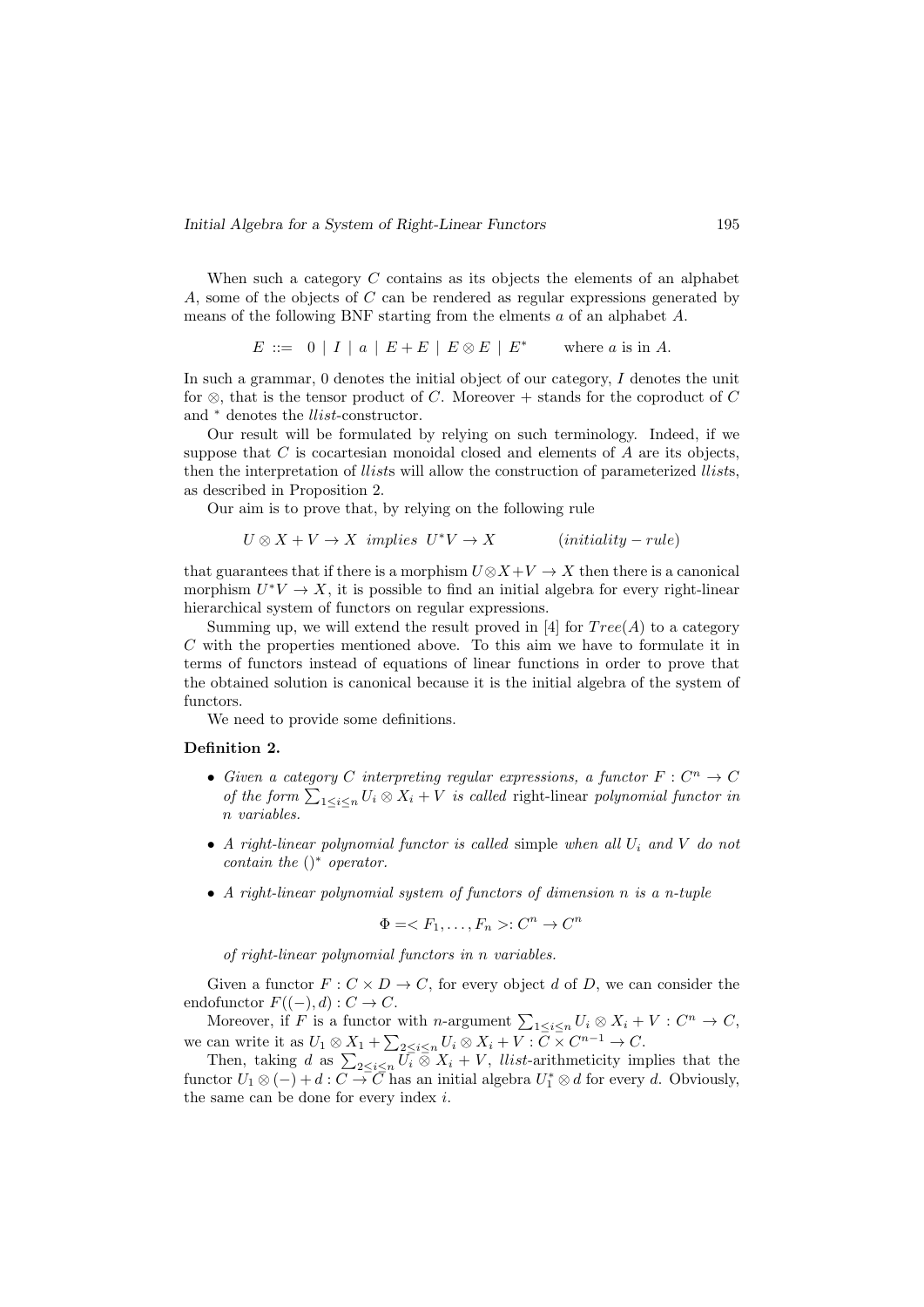Let us recall now Bekič theorem about initial algebras of functors [6] that is important because it means that the simultaneous construction of an initial algebra for a system of n operators in n variables can be replaced by recursively constructing of initial algebras for one operator at a time.

#### Bekič theorem

Given two functors  $F: C \times D \to C$  and  $G: C \times D \to D$ , let  $(F^{\mu}(d), \chi_d)$  be an initial  $F((-), d)$ -algebra for each object d of D and suppose that there exists an initial algebra, say  $\langle \xi, \zeta \rangle$  with  $\xi : F^{\mu}(\beta) \to \alpha$ ,  $\zeta : G(\alpha, \beta) \to \beta$ , of the functor  $\langle F^{\mu} \circ pr_D, G \rangle: C \times D \to C \times D$ , where the first component is obtained by composing the projection  $pr_D : C \times D \to D$  with the functor constructing the D-parameterized initial algebra  $F^{\mu}: D \to C$ ; then the pair  $\langle \chi_{\beta}, G(\xi, \beta) \cdot \zeta \rangle$ where

- $\chi_{\beta}: F(F^{\mu}(\beta), \beta) \to F^{\mu}(\beta)$
- $G(\xi, \beta) \cdot \zeta : G(F^{\mu}(\beta), \beta) \rightarrow \beta$

is an initial algebra of the functor  $\langle F, G \rangle: C \times D \to C \times D$ .

To understand the impact of this theorem in our context, let us consider a simple case where  $F$  and  $G$  are two right-linear polynomial functors over two variables<sup>3</sup> and C coincides with D:

$$
\begin{cases}\nF \equiv ax + by \\
G \equiv a'x + b'y + c'\n\end{cases}
$$

We take the initial algebra  $a^*by$  (not depending on x) associated with the first functor, when it is considered as  $F((-), by)$ , and then we substitute this value in the expression of G to obtain  $a'a^*by + b'y + c'$ . We can get from this an initial algebra for the pair  $\langle F, G \rangle$ , i.e. for the system. Indeed, using distributivity on the right, we get  $(a'a^*b + b')y + c'$  and thus, thanks to the initiality rule, we get  $(a'a^*b+b')^*c'$  as the second component of the initial algebra for the functor system above.

It is worth noting that this has been possible only because there was no constant term in the definition of  $F$ . Indeed, the slightly different system

$$
\begin{cases}\nF' \equiv ax + by + c \\
G \equiv a'x + b'y + c'\n\end{cases}
$$

is not solvable using the same machinery. In fact, in this case, we would obtain  $a^*(by + c)$  as initial algebra for  $F'((-), by + c)$ , and once this is substituted in G we would get  $a'a^*(by+c) + b'y + c'$ , but then, due to the lack of left distributivity, the initiality rule cannot be used.

 $\Box$ 

<sup>3</sup> In the sequel we will often omit the symbol ⊗ using juxtaposition to replace it and use small letters for variables.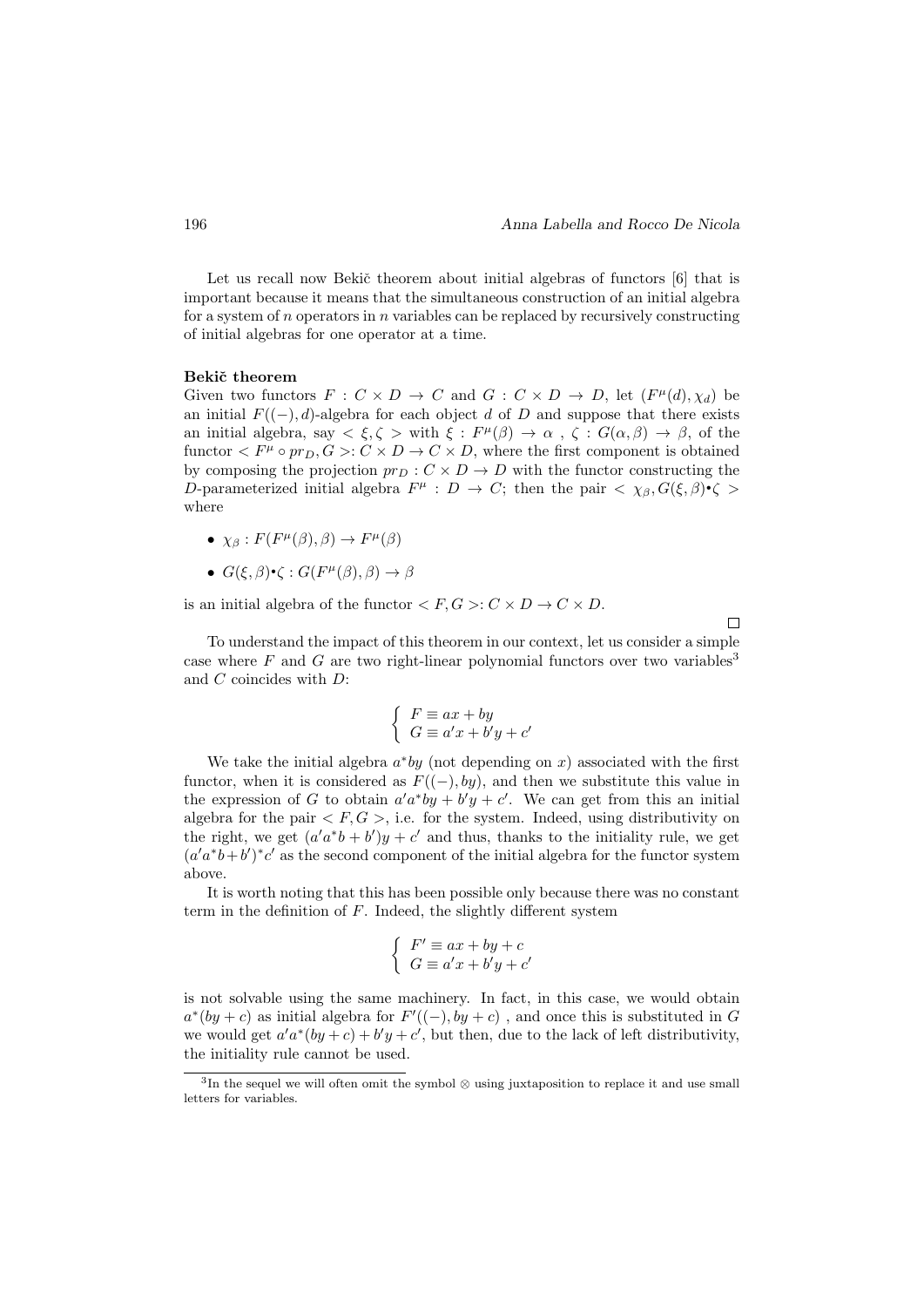In general, for *n* functors, we have that, if F is  $F_1$ , then G is  $\langle F_2, \ldots, F_n \rangle$ and the initial algebras can be inductively obtained by performing appropriate substitutions. We fix a variable, say  $x_1$ , in the expression of  $F_1$  and consider the parameterization of  $F_1$  w.r.t. the sum of all the monomials not containing  $x_1$ . We calculate the parameterized initial algebra and substitute this value everywhere for  $x_1$ . Please notice that a constant functor has this constant with its identity as an initial algebra.

Summing up, in our case the first requirement of Bekic's theorem is always satisfied because our category is *llist*-arithmetic; but we have to impose additional conditions on the system of functors in order to meet the second requirement.

Given the system  $\Phi \equiv \langle F_1, \ldots, F_n \rangle$  with variables  $x_1, \ldots, x_n$ , let us now define a different indexing for both, functors and variables. This will allow us to introduce a (partial) order on the set of variables in  $\Phi$  in such a way that we can exclude their mutual interference when we build the initial algebra step by step. The partial ordering,  $\leq$ , is obtained by using a string of natural numbers as index for every variable while guaranteeing that two different variables do not have the same index. For any two indexed variables  $x_s$  and  $x_t$ , we will write  $x_s \leq x_t$  if t is a prefix of s.

We will consider *hierarchical* (*rlhs*) any system for which it is possible to introduce an indexing that satisfies a number of conditions that we will introduce below.

### **Definition 3.** Let  $x_s \leq x_t$ , we say that

- $x_s$  is ruled by  $x_t$  if  $x_t$  appears in  $F_s$ .
- $x_s$  is recursive if  $x_s$  appears in the expression of  $F_s$ ;
- $x_s$  is strictly recursive if it is recursive and is not ruled by any other variable.

### Definition 4. Right Linear Hierarchical Systems - rlhs

A system of right-linear functors  $\Phi$  whose variables are ordered by  $\leq$  is hierarchical if it is possible to associate, as index to every functor, a common prefix of the indexes of the variables appearing in its expression (either of the same length or at most one number longer), with the only possible exception for one of the variables, in case this rules on all the others. Moreover, the indexing has to guarantee that:

- 1. the ordering of the indexes of the functors is tree-shaped;
- 2. a variable can be ruled by at most another one;
- 3. If  $x_i$  appears in  $F_i$  (it is recursive), then alternatively, either  $F_i$  does contain a constant different from 0, or it does contain a variable ruling on  $x_i$ ;
- 4. If  $x_i$  does not appear in  $F_i$ , then all variables that are immediately smaller than  $x_i$  (one number more in their index) appear in  $F_i$  and, some of them can have a common ruling variable while the others are strictly recursive in the functor corresponding to them.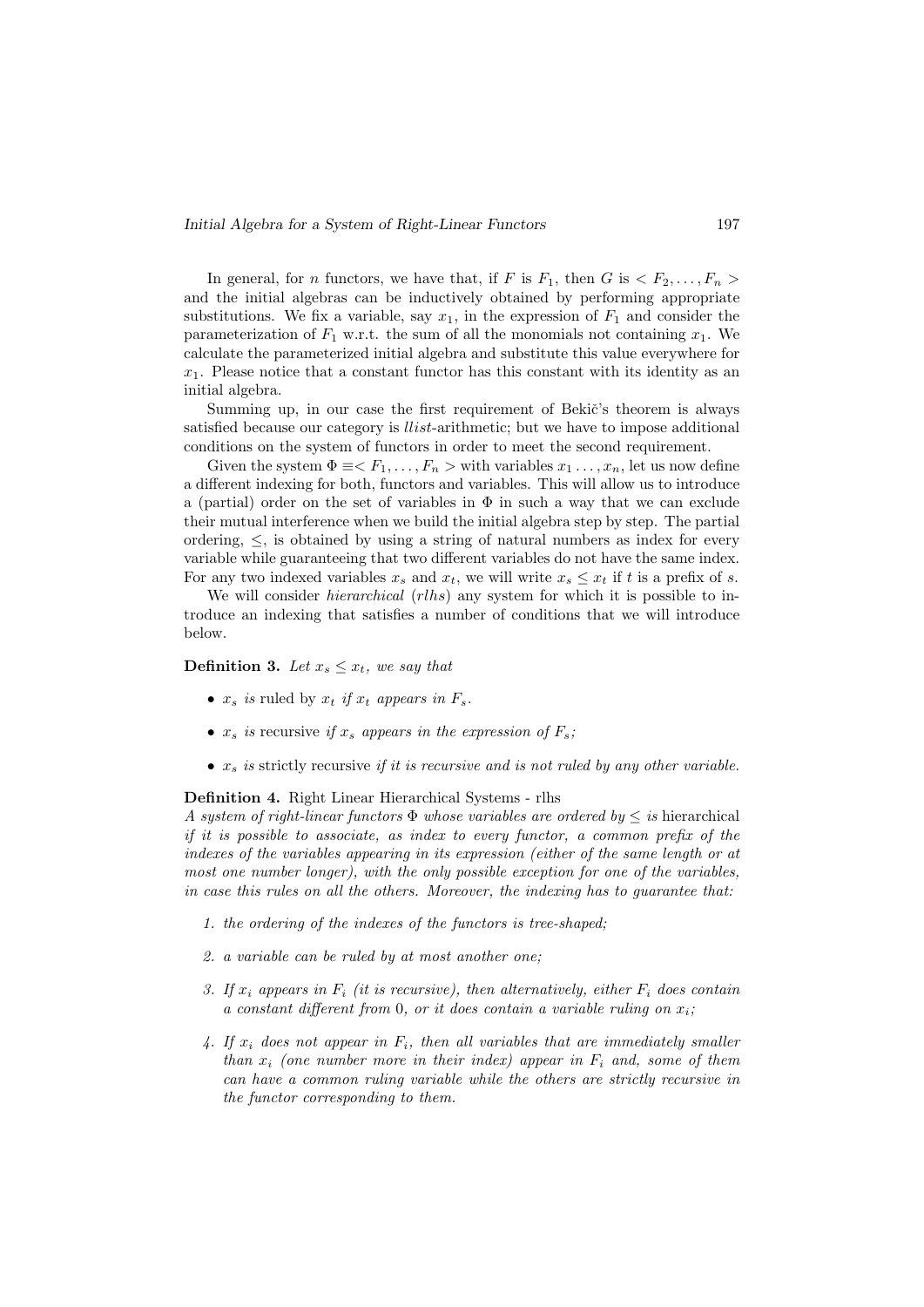If we look at the examples above, we have that we can index the first system as

$$
\begin{cases}\nF_0 \equiv ax_0 + bx_{\epsilon} \\
F_{\epsilon} \equiv a'x_0 + b'x_{\epsilon} + c'\n\end{cases}
$$

to obtain a rlhs.

Due to the presence of a constant in both the expressions, we cannot provide a similar ordering for the second system. Indeed, none of the two functors can satisfy condition 3. of Definition 4.

$$
\begin{cases}\nF_0 \equiv ax_0 + bx_{\epsilon} + c \\
F_{\epsilon} \equiv a'x_0 + b'x_{\epsilon} + c'\n\end{cases}
$$

We give now a more complex example of a right-linear system that can be indexed in such a way that it is rlhs. Please notice that, in the example below, we provide directly the indexed equational system. The original one can be recovered by giving different names to the variables and the functors with different indexes. After presenting the indexed system we also outline the procedure to obtain its initial algebra.

Example 1. Consider the following system

$$
\Phi: < F_{211}, F_{212}, F_{21}, F_{22}, F_{11}, F_1, F_2, F_\epsilon>
$$

where we have indexed functors and, accordingly, their variables.

$$
F_{211} \equiv cx_{211} + x_2
$$
  
\n
$$
F_{212} \equiv ax_{212} + bx_2
$$
  
\n
$$
F_{21} \equiv x_{211} + x_{212}
$$
  
\n
$$
F_{22} \equiv cx_{22} + I
$$
  
\n
$$
F_{11} \equiv ax_{11} + b
$$
  
\n
$$
F_1 \equiv x_{11} + c
$$
  
\n
$$
F_2 \equiv x_{21} + x_{22}
$$
  
\n
$$
F_{\epsilon} \equiv ax_1 + x_2 + a
$$

All variables under  $x_{21}$  depend on the ruling variable  $x_2$  (which becomes recursive when substitutions are made into  $F_2$ ), and the corresponding functors do not contain any constant. We will start from  $F_{211}$  and  $F_{212}$ , that are leaf functors according to  $\leq$ . The parametrized initial algebra for  $F_{211}$  is  $c^*x_2$  while the one for  $F_{212}$  is  $a^*bx_2$ . Since  $F_{211}$  and  $F_{212}$  have no constant and  $x_{211}$  and  $x_{212}$ have the same ruling variable, we can substitute  $c^*x_2$  and  $a^*bx_2$  in  $F_{21}$  to obtain  $c^*x_2+a^*bx_2=(c^*+a^*b)x_2$  thanks to right distributivity. We can now consider  $F_{22}$ . Its initial algebra is the constant  $c^*$ , thus in  $F_2$  we can replace  $x_{21}$  and  $x_{22}$  with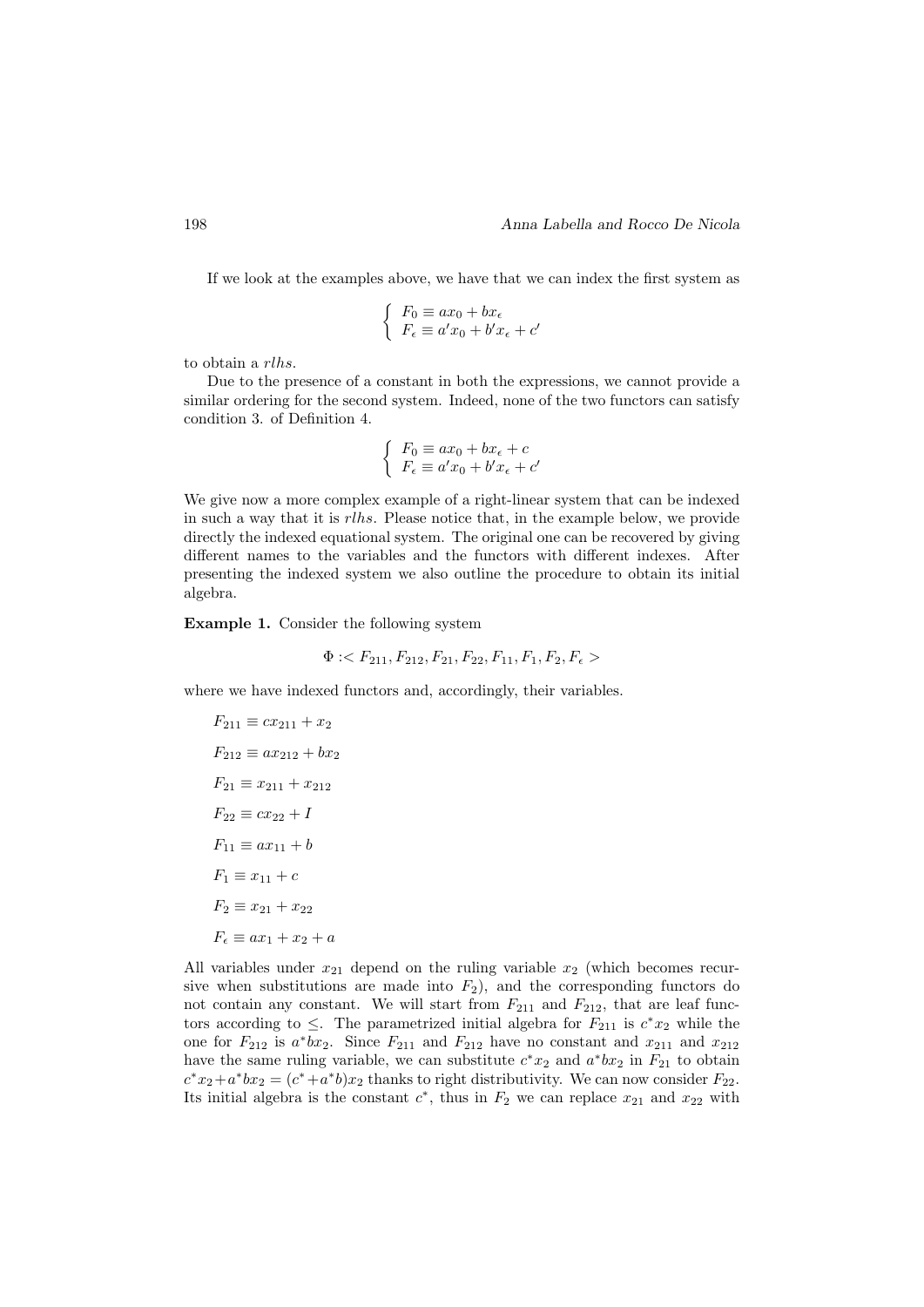$(c^*+a^*b)x_2$  and  $c^*$ , which yields  $(c^*+a^*b)x_2+c^*$  that has  $(c^*+a^*b)^*c^*$  as initial algebra. We consider now  $F_{11}$ , whose initial algebra is  $a^*b$ , that we substitute in  $F_1$  to obtain  $(a^*b) + c$  as initial algebra; finally once we substitute all variables in  $F_{\epsilon}$  with the corresponding initial algebras we get the constant  $(a(a^*b+c)+(c^*+a^*b)^*c^*+a)$ . Which is the basis for obtaining the full solution by means of appropriate substitutions.

**Theorem 1.** In a right semidistributive category C where we have a parameterized initial algebra for linear polynomial functors (parameterized llists), all right-linear hierarchical systems of functors, with chosen indexing, have a family of regular expressions as their initial algebra.

Proof. Given a hierarchical right-linear functors system, we can find an initial algebra for it by repeatedly using the  $(initiality - rule)$  above, and by relying on Bekič theorem. This theorem provides an initial algebra for a system of functors in presence of parameterized initial algebras; to take advantage of it we need to show that the restricted set of hierarchical systems satisfy its two conditions. The first condition, i.e. the existence of parameterized initial algebras for a chosen functor in a recursive variable holds by hypothesis, the second one corresponds to the fact that the reduced system (with fewer functors) obtained after substituting the initial algebra has still an initial algebra. We then proceed by induction on the length of indexes starting from the longest ones. This is possible because, by exploiting right distributivity, we can take out a (ruling) variable as a common factor from terms containing it. This is due to our definition of rlhs.

Let us start by considering a functor  $F_i$  which has maximal index. The expression corresponding to  $F_i$  cannot contain variables with indexes longer than i. Thus, the expression may contain  $x_i$  and at most a single variable, say  $x_t$  ruling on it (t is a strict prefix of  $i$ ), moreover when such ruling variable is present the expression does not contain any constants.

Let us consider the two cases separately:

- 1. In case  $x_i$  is strictly recursive, we obtain as initial algebra of  $F_i$  a constant term which might be 0 in case the expression contains only 0 as a constant.
- 2. In case the expression of  $F_i$  contains a variable  $x_t$  ruling on  $x_i$ , the initiality rule gives a parameterized (w.r.t.  $x_t$ ) initial algebra.

When substituting these terms in  $F_s$  with s an immediate prefix of i  $(i = s n)$ , we obtain a sum of constants and of terms all containing the same variable  $x_t$  (due to condition 4. in Definition 4, no other term with another ruling variable can be present in  $F_s$ ). We can then take  $x_t$  as a common factor. Now we distinguish two cases, if  $t = s$  we can proceed as above because all variables with an index longer than t have been eliminated. If t is instead a strict prefix of  $s$ , we can operate further substitutions until we reach functor  $F_t$  possibly having other terms with the same variable and nomore variables with a longer index. In this way we have in any case reduced the system to a smaller one, still  $rlhs$ , producing an initial algebra at every step. At this point we can apply the procedure again. $\Box$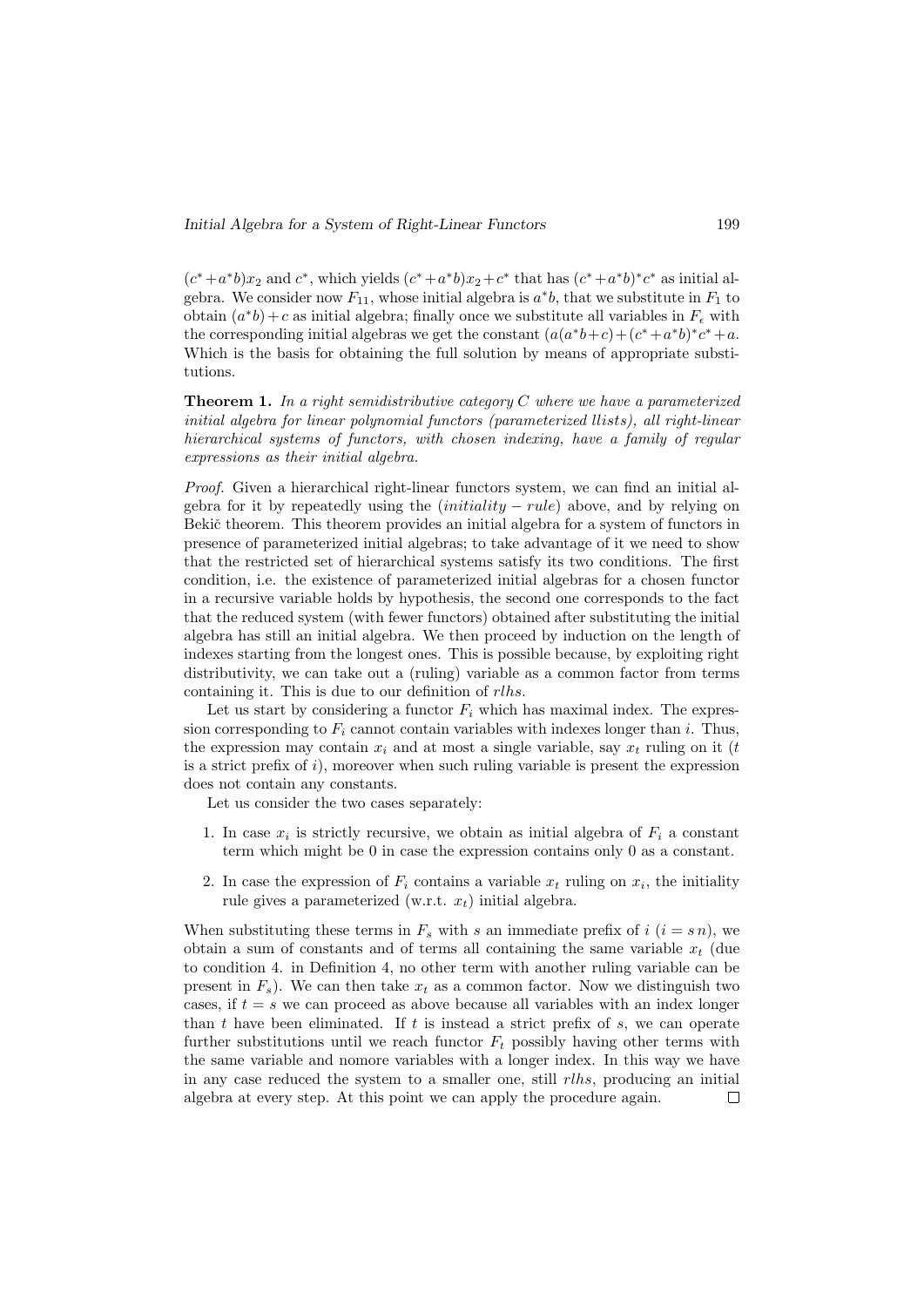It could seem that a very particular kind of linear functors system is taken into account, but we can prove that any regular expression, when interpreted in  $C$  is the initial algebra of some finite linear hierarchical system of functors.

**Theorem 2.** Given a cocartesian monoidal semidistributive category  $C$ , where we can interpret regular expressions in such a way that the  $()^*$  operator is the llistoperator corresponding to the tensor product  $\otimes$ , every regular expression E can be obtained as the initial algebra of the root component of a n-tuple of right-linear hierarchical system of simple polynomial functors  $\langle F_1,\ldots,F_n\rangle: C^n \to C^n$ .

In order to prove item 1. of Theorem 2 we need to transform every regular expression in normal form and we will show that any normal form can be first associated with a system of simple quadratic polynomial functors and that the system can be associated with a *rlhs* of simple linear polynomial functors. The way we obtain such a rlhs guarantees that the original regular expression  $E$  is the component in the initial algebra of the generated rlhs associated to the root functor.

Here we omit the details of the proof, it proceeds along the same lines of the corresponding one in [4] while referring to functors rather than to equations. In particular we need to use normal forms similar to that of Definition 1. in [4] and functor systems associated to them like in Definition 5. of [4]. From the functor systems we will do obtain system of quadratic functors (like in Proposition 1. in [4]) which we transform into linear ones (Proposition 2. in [4]). The fact that the regular expression  $E$  is the initial algebra of the root component of the system will descend from the construction, while the verification of the hierarchicity of the system is now almost immediate by the chosen indexing strategy.

## 4 Conclusions

A classical result of the theory of regular languages [8] states that we can obtain solutions of systems of linear equations over regular expressions interpreted as languages variables.

In [4] we showed that right-linear systems of equations over regular expressions, when interpreted in a category of trees, have a solution whenever they enjoy a specific property that we called hierarchicity.

Here, we have completed the generalisation by considering cocartesian non commutative monoidal categories where the tensor product preserves colimits and a property similar to hierarchicity is satisfied. The key requirement for this kind of categories was the presence of an iteration operator thought of as initial algebra of a linear polynomial functor. The existence of such initial algebra is a form of a one-side list arithmeticity. Now list arithmeticity is a key ingredient to develop arithmetics in a pretopos [7]: this fact could suggest further investigations about a connection between results in (possibly non deterministic) language theory and in an arithmetic based on a one-side natural number object.